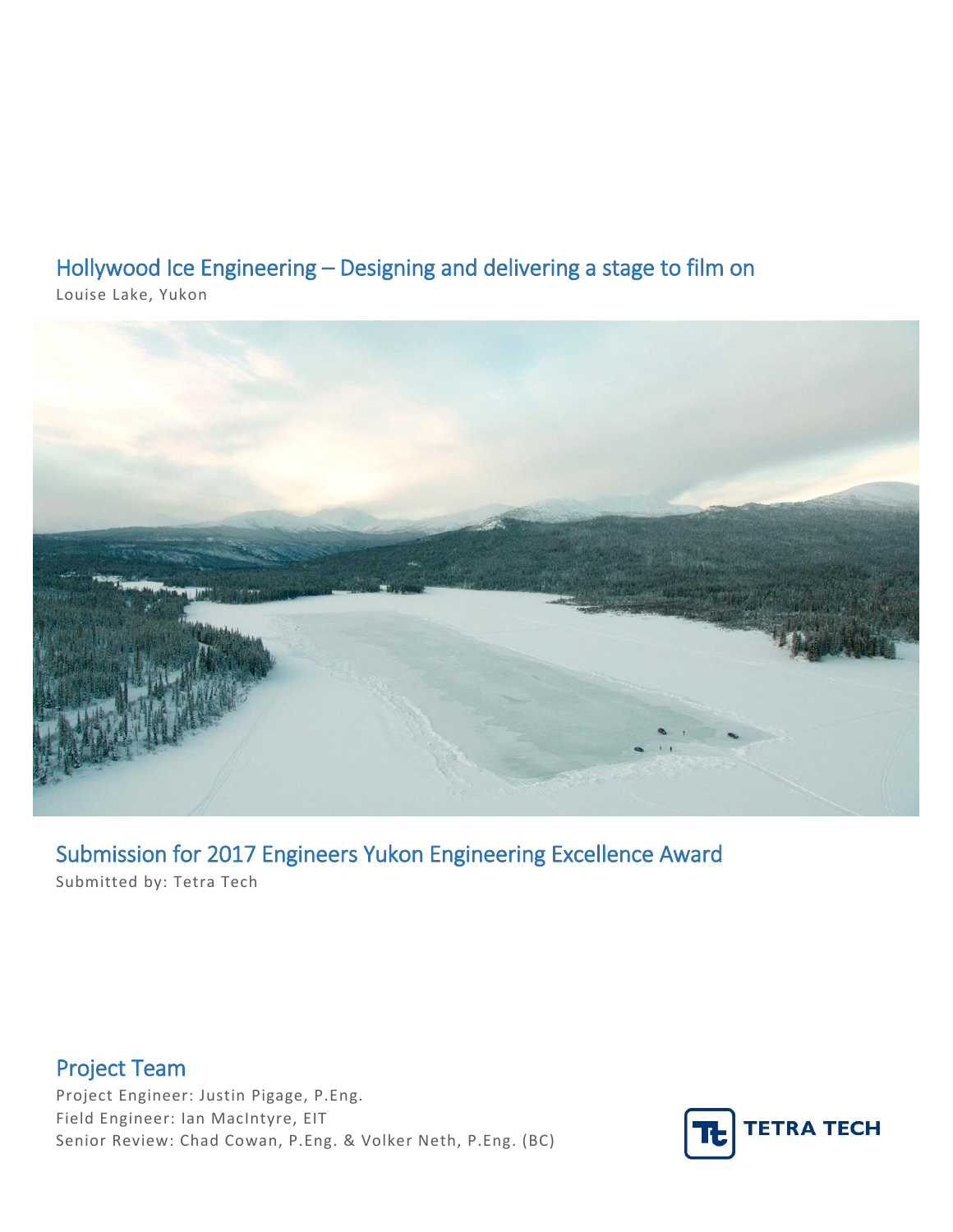#### Introduction

Yukon's rugged mountains and vast landscapes have long attracted global attention – from the pioneers of a hundred years ago who battled their way over the pass to find gold, to the adventure tourists of today who come to experience Canada's north. The pristine wilderness in our backyard instills a sense of awe that directors often try to capture and convey to southern audiences through their films. Tetra Tech provided ice engineering services for one such company looking to film sports cars performing precision maneuvers at high speeds for a television commercial.

#### Project Description

The storyboard for our client's commercial featured high end sports cars roaring around a frozen lake with snowy, untouched mountains in the background. Yukon is no stranger to such shoots, but the challenging aspect of this project was the timing. Typically filming on ice occurs in March when the days are longer and the ice is thick. To time the release of this commercial with a Hollywood film that hits theatres in April 2017, filming needed to happen in early December. Tetra Tech was retained to investigate, monitor, and engineer an ice cover to support the planned activities.

In October, as ice formed on the lakes around Whitehorse, Tetra Tech visited three potential shooting locations weekly to monitor natural ice growth. We tracked ice accumulation and projected anticipated ice thickness using historic climate data and long term forecasts. During each survey ice consistency and quality was also assessed as both affect the carrying capacity of ice. All of this was achieved through systematically coring holes in the ice at regular intervals across the proposed project footing.



In November, a location was selected and the engineering calculations began to determine the strength of the natural ice and required thickness for safely conducting the proposed activities. Relying on Canadian codes of practice for safety on ice, publications on the structural properties of ice covers, our engineering experience with similar studies, and detailed descriptions of the proposed on-ice activities, Tetra Tech was able to analyze the dynamic forces associated with multiple vehicles travelling in close proximity at high speeds and recommend a minimum ice thickness to safely support filming activities.



By the end of November it was evident that the recommended 43 cm of clear strong ice was not going to form naturally and that Mother Nature needed help. Tetra Tech assisted with the direction of clearing and flooding efforts for the project area measuring nearly 30 acres (600 x 200 m).

In the final week before filming, 10 cm of ice was added through flooding to achieve the required thickness. Tetra Tech personnel drilled over a hundred holes through the ice in a grid pattern across the project footprint immediately prior to filming to verify ice consistency and quality. Tetra Tech developed a comprehensive safety plan to manage risk which included briefings for all personnel conducting work on the ice, strict rules for maximum speed and vehicle spacing, the requirement for a dedicated ice rescue team, and full time engineering oversight during filming activities.